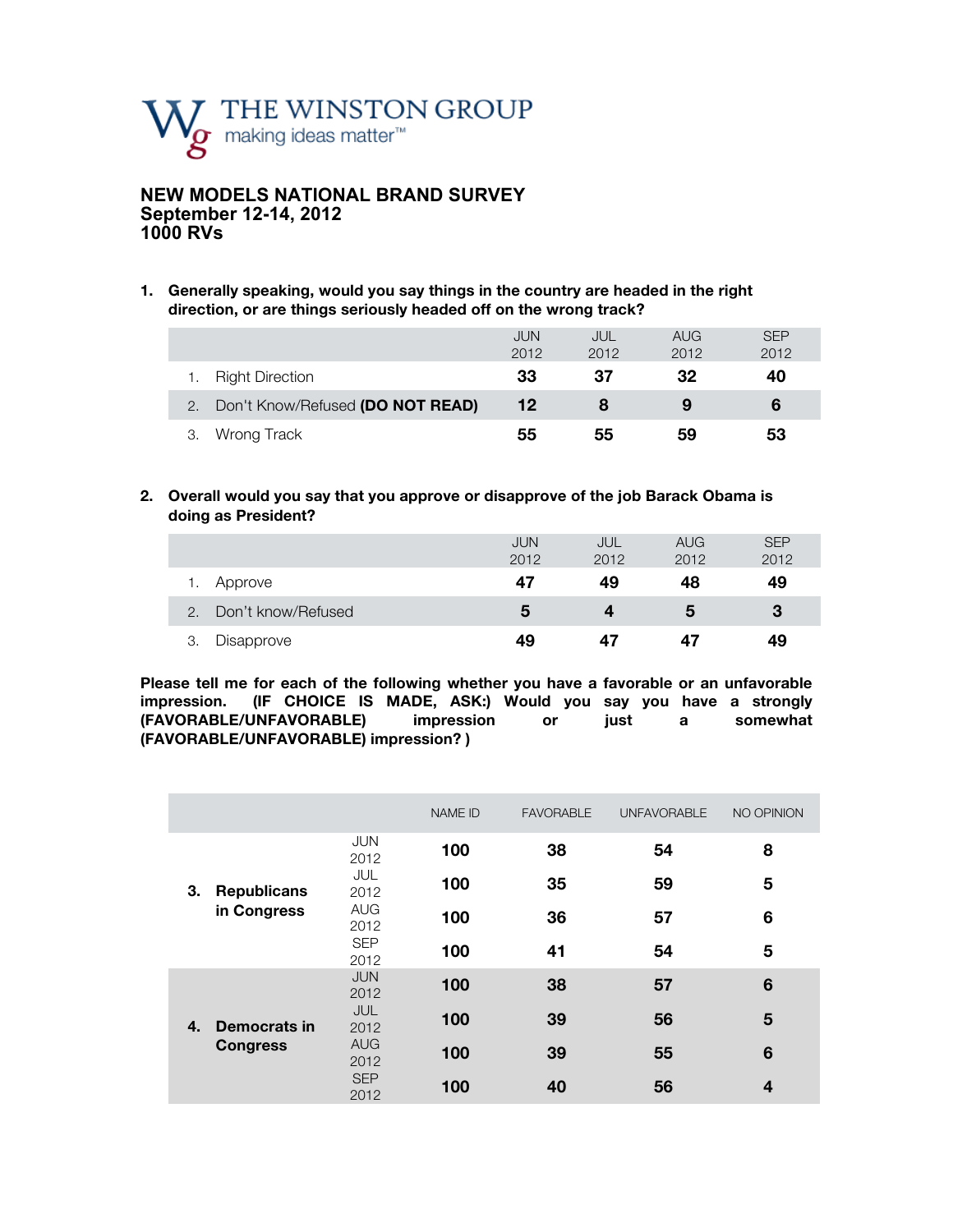| <b>Bill Clinton</b><br>5. | <b>SEP</b><br>2012 | 99  | 61 | 32 | 6 |
|---------------------------|--------------------|-----|----|----|---|
| <b>Mitt Romney</b><br>6.  | <b>SEP</b><br>2012 | 99  | 46 | 48 | 5 |
| <b>Barack</b><br>7.       | <b>FEB</b><br>2012 | 100 | 42 | 52 | 6 |
| <b>Obama</b>              | <b>SEP</b><br>2012 | 100 | 50 | 48 |   |

## **8. Which of the following issues would you say is most important to you in deciding how to vote for Congress? (ROTATE)**

|                                           | <b>JUN</b><br>2012 | <b>JUL</b><br>2012 | <b>AUG</b><br>2012 | <b>SEP</b><br>2012 |
|-------------------------------------------|--------------------|--------------------|--------------------|--------------------|
| 1. Education                              | 7                  | 7                  | 9                  | 7                  |
| 2. Social Security                        | 6                  | 5                  | 9                  | 5                  |
| 3. Retirement and Investments             | 1                  | 1                  | 1                  | 1                  |
| 4. Terrorism                              | 1                  | $\star$            | $\star$            | $\star$            |
| 5. Healthcare/Rx                          | 6                  | 8                  | 11                 | 8                  |
| 6. The Economy                            | 33                 | 36                 | 32                 | 41                 |
| 7. Jobs                                   | 11                 | 15                 | 11                 | 11                 |
| 8. Taxes                                  | $\overline{2}$     | 3                  | $\overline{2}$     | 3                  |
| 9. Crime and Safety                       | 1                  | 1                  | 1                  | $\star$            |
| 10. Environment                           | $\overline{2}$     | $\overline{2}$     | 3                  | $\overline{2}$     |
| 11. National Defense/Foreign Affairs/Iraq | 3                  | $\overline{2}$     | $\overline{2}$     | 3                  |
| 12. National Deficit/Spending             | 10                 | 10                 | 9                  | 8                  |
| 13. Energy                                | 1                  | 1                  | 1                  | 1                  |
| 14. Gas prices                            | $\mathbf{2}$       | 1                  | 1                  | 1                  |
| 15. Immigration                           | 3                  | $\mathbf{2}$       | 4                  | $\mathbf{2}$       |
| 16. Other                                 | 6                  | $\mathbf{2}$       | $\mathbf{2}$       | 3                  |
| 17. Don't know/Refused                    | 3                  | 3                  | 3                  | 3                  |

### **Which party do you have more confidence in to handle the issue of (ROTATE LIST BELOW), (ROTATE) the Republican Party or the Democratic Party?**

|                |                 | <b>REP</b> | <b>DEM</b> |
|----------------|-----------------|------------|------------|
|                | <b>JUN 2012</b> | 45         | 43         |
|                | <b>JUL 2012</b> | 46         | 44         |
| 9. The Economy | AUG 2012        | 48         | 44         |
|                | SEP 2012        | 49         | 45         |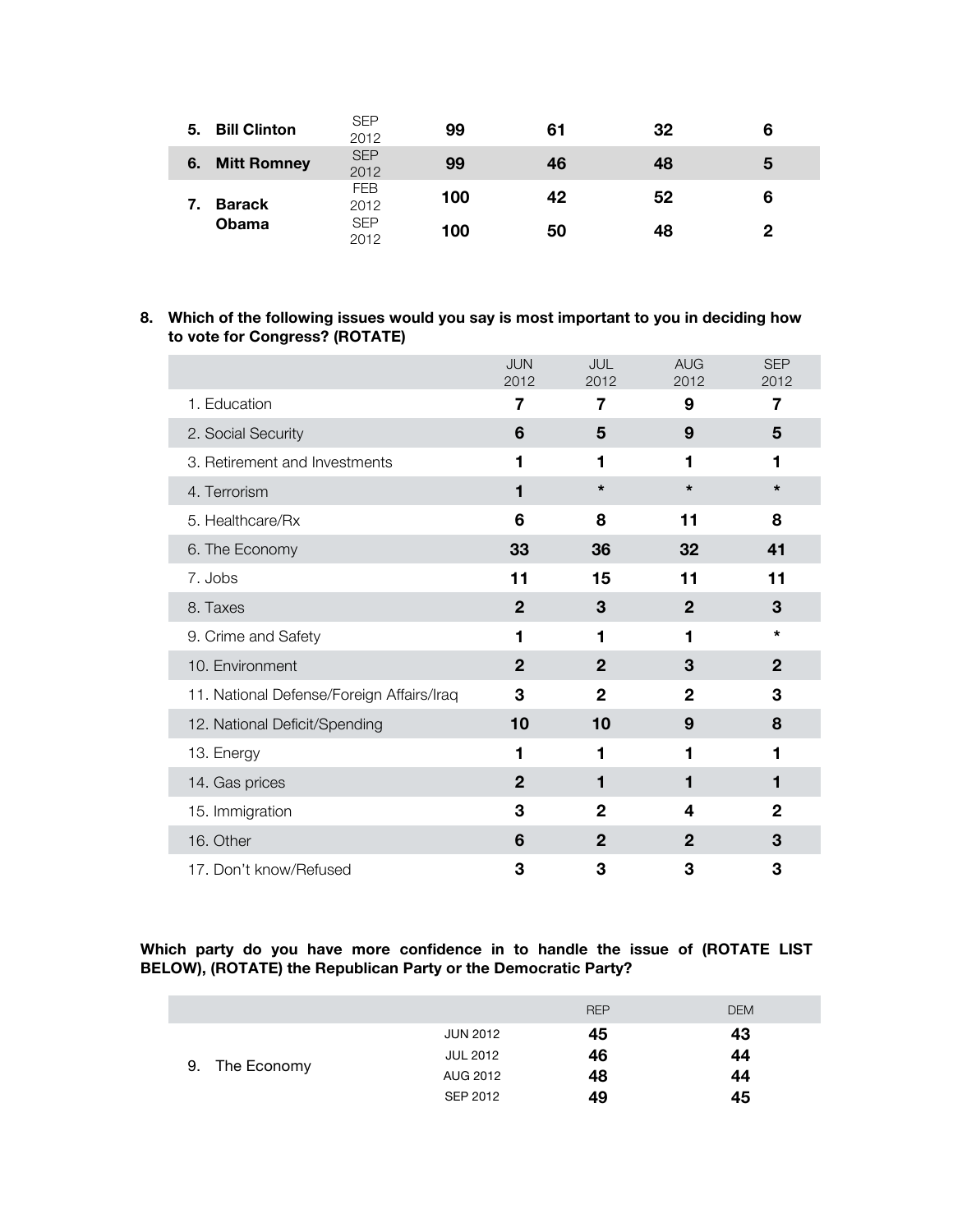|                           | <b>JUN 2012</b> | 43 | 46 |
|---------------------------|-----------------|----|----|
|                           | <b>JUL 2012</b> | 46 | 44 |
| 10. Jobs                  | <b>AUG 2012</b> | 46 | 43 |
|                           | <b>SEP 2012</b> | 48 | 46 |
|                           | <b>JUN 2012</b> | 39 | 48 |
| 11. Health Care/RX        | <b>JUL 2012</b> | 41 | 50 |
|                           | AUG 2012        | 42 | 48 |
|                           | <b>SEP 2012</b> | 44 | 49 |
|                           | <b>JUN 2012</b> | 42 | 43 |
|                           | <b>JUL 2012</b> | 41 | 47 |
| 12. Energy and gas prices | <b>AUG 2012</b> | 45 | 43 |
|                           | <b>SEP 2012</b> | 48 | 43 |
|                           | <b>JUN 2012</b> | 47 | 40 |
| 13. Taxes                 | <b>JUL 2012</b> | 47 | 44 |
|                           | AUG 2012        | 45 | 45 |
|                           | SEP 2012        | 47 | 46 |

# (ROTATE 14-16 and 17-19)

**14. In the last couple of weeks, have you seen, read or heard anything that Congressional Republicans were doing? (ROTATE)**

|                                         | APR II<br>2012 | JUN.<br>2012 | AUG.<br>2012 | <b>SEP</b><br>2012 |
|-----------------------------------------|----------------|--------------|--------------|--------------------|
| 1. Yes (GO TO Q15)                      | 47             | 37           | 41           | 41                 |
| 2. No (GO TO Q17)                       | 51             | 61           | 57           | 57                 |
| 3. DK/Refused (DO NOT READ – GO TO Q17) |                |              |              |                    |

## **15. What was it?**

| 1.                    | About the national debt/debt ceiling          |   |
|-----------------------|-----------------------------------------------|---|
| 2.                    | Raising the debt ceiling/debt limit           |   |
| З.                    | Decreasing debts/against raising debt limit   |   |
| $\mathcal{A}_{\cdot}$ | About taxes                                   | 5 |
| 5.                    | Increase taxes                                |   |
| 6.                    | Cutting taxes/not increasing taxes            |   |
| 7.                    | About Social Security/cutting Social Security |   |
| 8.                    | About the deficit issues/reducing deficit     |   |
| 9.                    | About the budget/balancing the budget         | 9 |
|                       | 10. About the economy issues                  |   |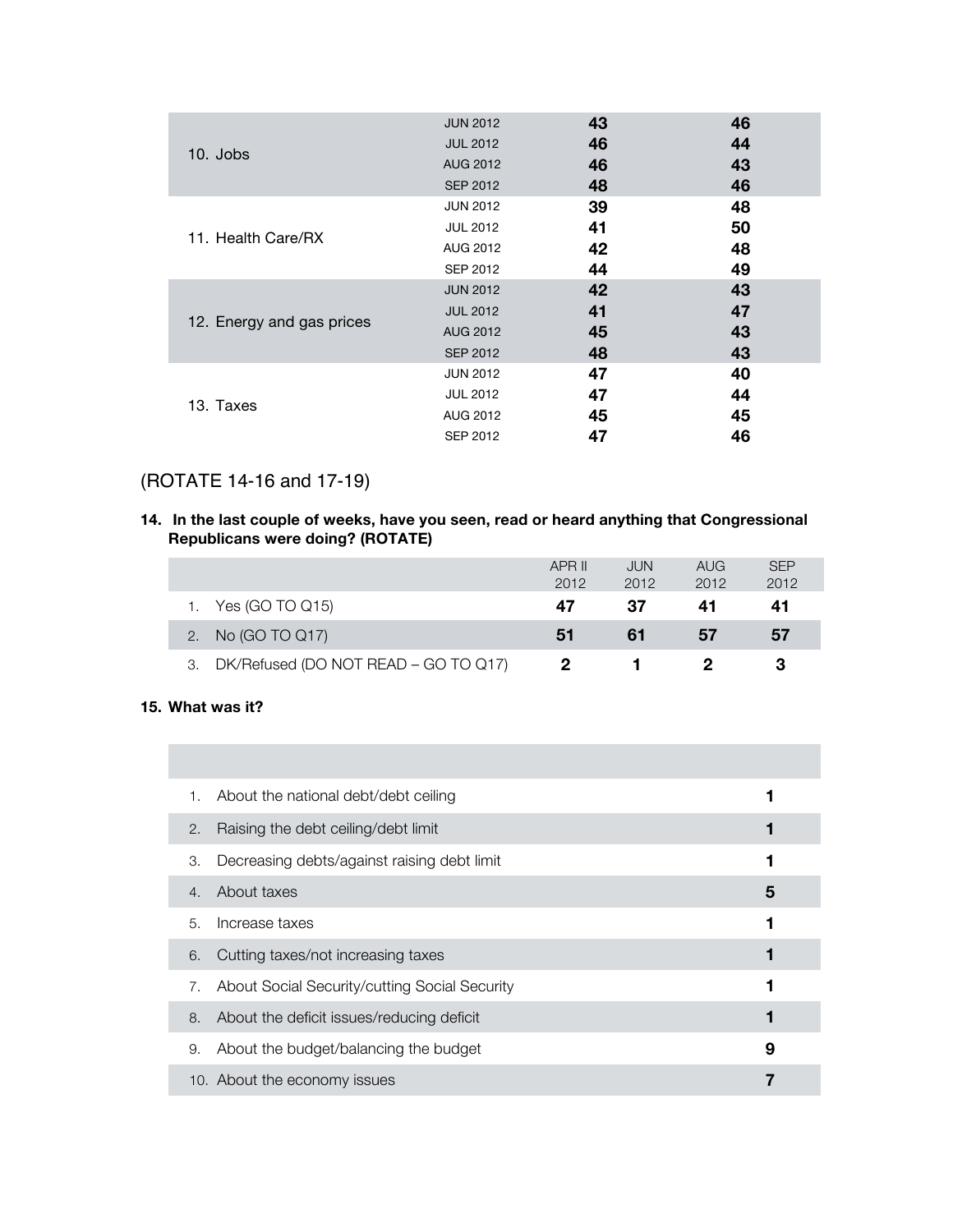| 11. About spending                                                                        | 2       |
|-------------------------------------------------------------------------------------------|---------|
| 12. Cut spending/control spending/reduce spending                                         | 3       |
| 13. It's the same as what the Democrats are doing                                         | $\star$ |
| 14. About health care/Medicare/cut down on Medicare/Obamacare                             | 14      |
| 15. About jobs                                                                            | 12      |
| 16. They are not doing anything/not doing enough                                          | 6       |
| 17. They are opposing the President/they are against Obama                                | 5       |
| 18. They are blocking everything/not compromising                                         | 11      |
| 19. They are trying to help people/they are trying to make the world better               | 1       |
| 20. They favor the rich/not helping normal people/middle class people                     | 1       |
| 21. It is about campaigns/nominations/elections                                           | 7       |
| 22. Cutting of social services/programs                                                   | *       |
| 23. Increasing the taxes for poor while lowering the taxes for the rich                   | *       |
| 24. They don't want to tax the rich/wealthy/they don't want to raise taxes on<br>the rice | $\star$ |
| 25. They only think about their interest/they don't care about the country                |         |
| 26. About rape/abortion/women's rights isssues                                            | 4       |
| 27. About issues on immigration/immigrants                                                | 1       |
| 28. About energy/oil drilling issues                                                      | 3       |
| 29. They are trying to pass a bill/proposal                                               | 5       |
| 30. They are preparing for their congressional convention/meeting                         | 3       |
| 31. None                                                                                  | 1       |
| 32. Other                                                                                 | 10      |
| 33. DK                                                                                    | 12      |

#### **16. Did it make you more favorable or less favorable to Congressional Republicans? (ROTATE)**

|                                | APR II<br>2012 | <b>JUN</b><br>2012 | AUG.<br>2012 | <b>SEP</b><br>2012 |
|--------------------------------|----------------|--------------------|--------------|--------------------|
| More favorable                 | 44             | 38                 | 40           | 47                 |
| 2. Less favorable              | 45             | 50                 | 49           | 44                 |
| 3. No difference (DO NOT READ) | 11.            | 12                 | 11           | 9                  |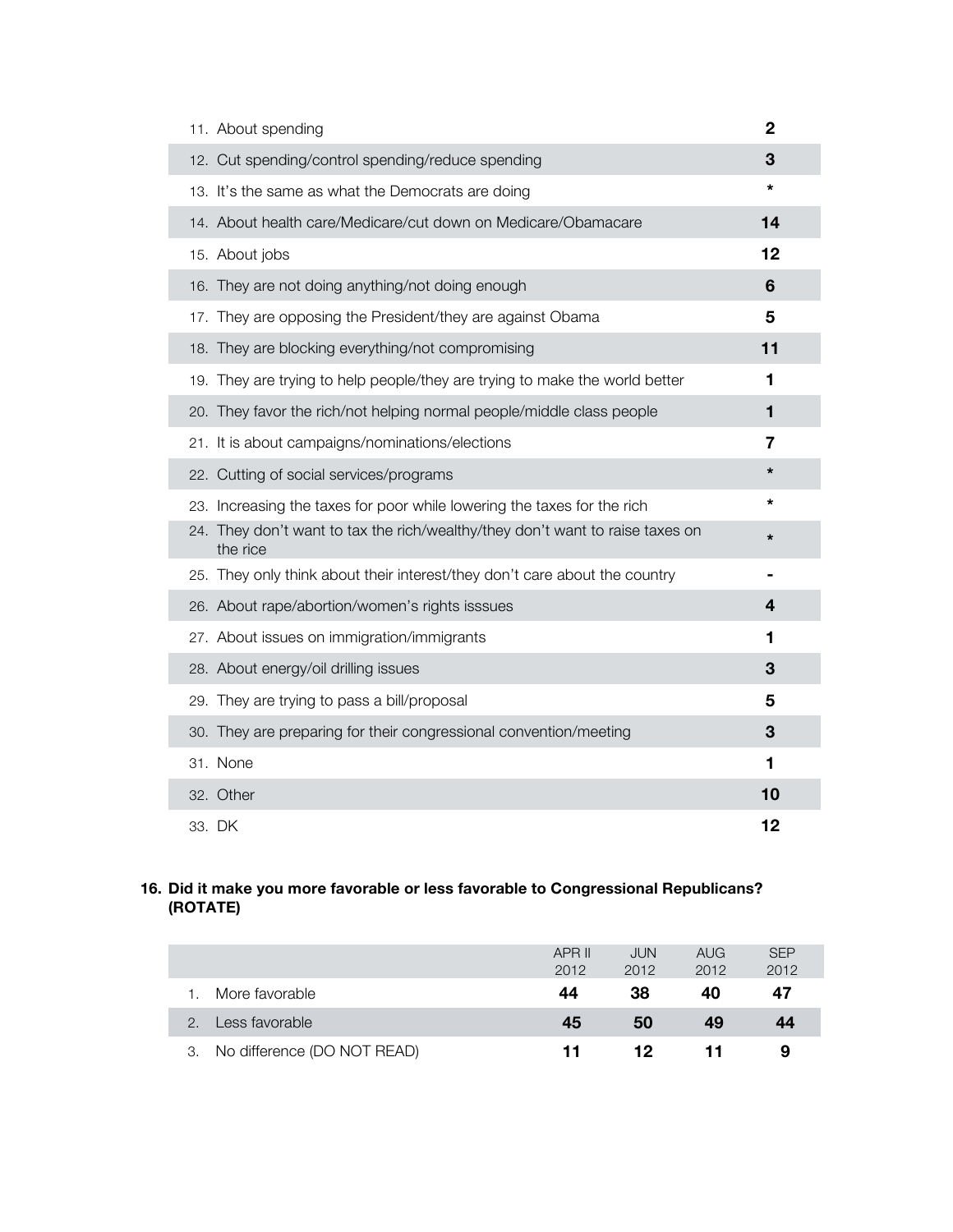## **17. In the last couple of weeks, have you seen, read or heard anything that Congressional Democrats were doing? (ROTATE)**

|                                      | APR II<br>2012 | JUN<br>2012 | AUG.<br>2012 | <b>SEP</b><br>2012 |
|--------------------------------------|----------------|-------------|--------------|--------------------|
| Yes (GO TO Q18)                      | 42             | 38          | 33           | 40                 |
| 2. No (GO TO Q20)                    | 56             | 61          | 64           | 58                 |
| DK/Refused (DO NOT READ - GO TO Q20) |                |             |              |                    |

## **18. What was it?**

| 1. | They want to raise taxes/increase taxes for the wealthy           | 3       |  |
|----|-------------------------------------------------------------------|---------|--|
| 2. | About the debt ceiling/national debt/debt limit/raising it or not | $\star$ |  |
| 3. | About the budget/balancing it/budget issues                       | 4       |  |
| 4. | About the economy/economic issues/trying to fix it                | 9       |  |
| 5. | Jobs/job creation                                                 | 8       |  |
| 6. | Not doing anything good for the country/not doing their jobs      | 6       |  |
| 7. | <b>About Social Security</b>                                      | 1       |  |
| 8. | About taxes                                                       | 5       |  |
| 9. | About the deficits                                                | 1       |  |
|    | 10. They are trying to raise/extend debt ceiling/debt limit       | $\star$ |  |
|    | 11. About health care/Medicare/making it available for everyone   | 20      |  |
|    | 12. Cut/control/reduce spending                                   | $\star$ |  |
|    | 13. Increase spending                                             | 1       |  |
|    | 14. Same things as the Republicans                                | $\star$ |  |
|    | 15. Disagreement/opposition between both parties/not united       | 6       |  |
|    | 16. Trying to compromise                                          |         |  |
|    | 17. About the government borrowing money                          |         |  |
|    | 18. About the president and what he is doing for the country      | 5       |  |
|    | 19. About gas/energy prices                                       | 1       |  |
|    | 20. About defense/military                                        | 2       |  |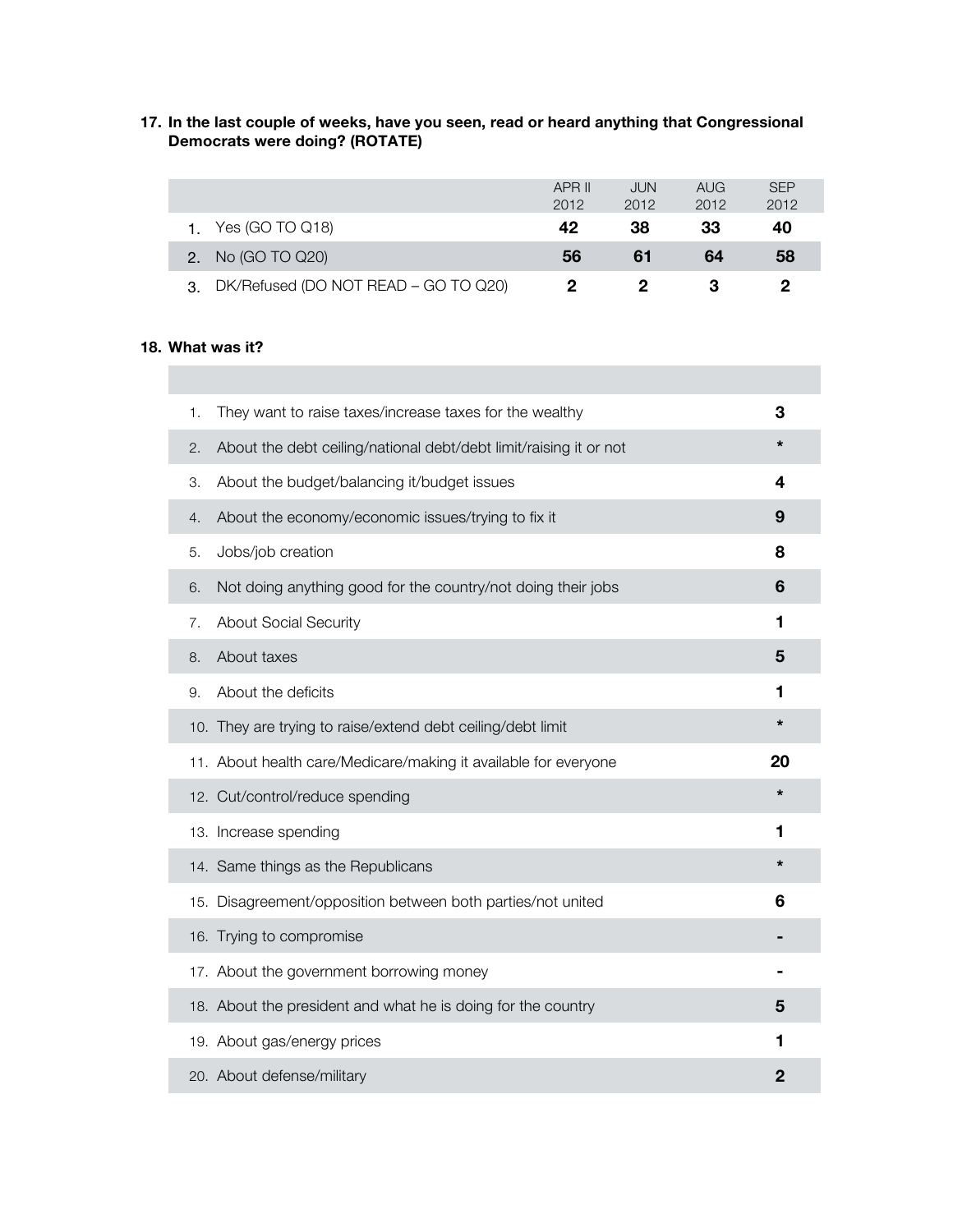| 21. Trying to do what is right for the people/doing things the right way | 4            |
|--------------------------------------------------------------------------|--------------|
| 22. About immigration                                                    | 3            |
| 23. Iraq and Afghanistan/brining troops back                             | 1            |
| 24. Campaigning to be reelected/stay in power                            | 9            |
| 25. Trying to pass a bill/proposal                                       | 5            |
| 26. About education/schools                                              | 3            |
| 27. Nobody wants to compromise/not compromising                          | $\star$      |
| 28. Doing things they are not supposed to                                |              |
| 29. About rape/abortion/women's rights                                   | $\mathbf{2}$ |
| 30. About the farm bill/they are trying to help the farmers              | $\mathbf{2}$ |
| 31. None                                                                 | 2            |
| 32. Others                                                               | 9            |
| 33. DK/Refused/Don't remember                                            | 15           |

#### **19. Did it make you more favorable or less favorable to Congressional Democrats? (ROTATE)**

|                                | APR II<br>2012 | <b>JUN</b><br>2012 | AUG.<br>2012 | <b>SEP</b><br>2012 |
|--------------------------------|----------------|--------------------|--------------|--------------------|
| More favorable                 | 41             | 46                 | 39           | 44                 |
| 2. Less favorable              | 48             | 45                 | 49           | 45                 |
| 3. No difference (DO NOT READ) | 11             | 9                  | 12           | 10                 |

## **RESUME WITH ALL**

**20. If the elections were held today for US Congress in your state, would you be more likely to vote for (ROTATE) the Republican candidate or the Democrat candidate? (IF UNDECIDED ASK:) would you be leaning toward (ROTATE) the Republican candidate or the Democrat candidate?**

|                    | <b>JUN</b><br>2012 | JUL<br>2012 | <b>AUG</b><br>2012 | <b>SEP</b><br>2012 |
|--------------------|--------------------|-------------|--------------------|--------------------|
| 1. Republican      | 44                 | 42          | 45                 | 46                 |
| 2. Lean Republican |                    | $\mathbf 2$ |                    |                    |
| 3. Undecided       | 5                  | 4           | 4                  | З                  |
| 4. Lean Democrat   | 2                  | 2           | 2                  | 2                  |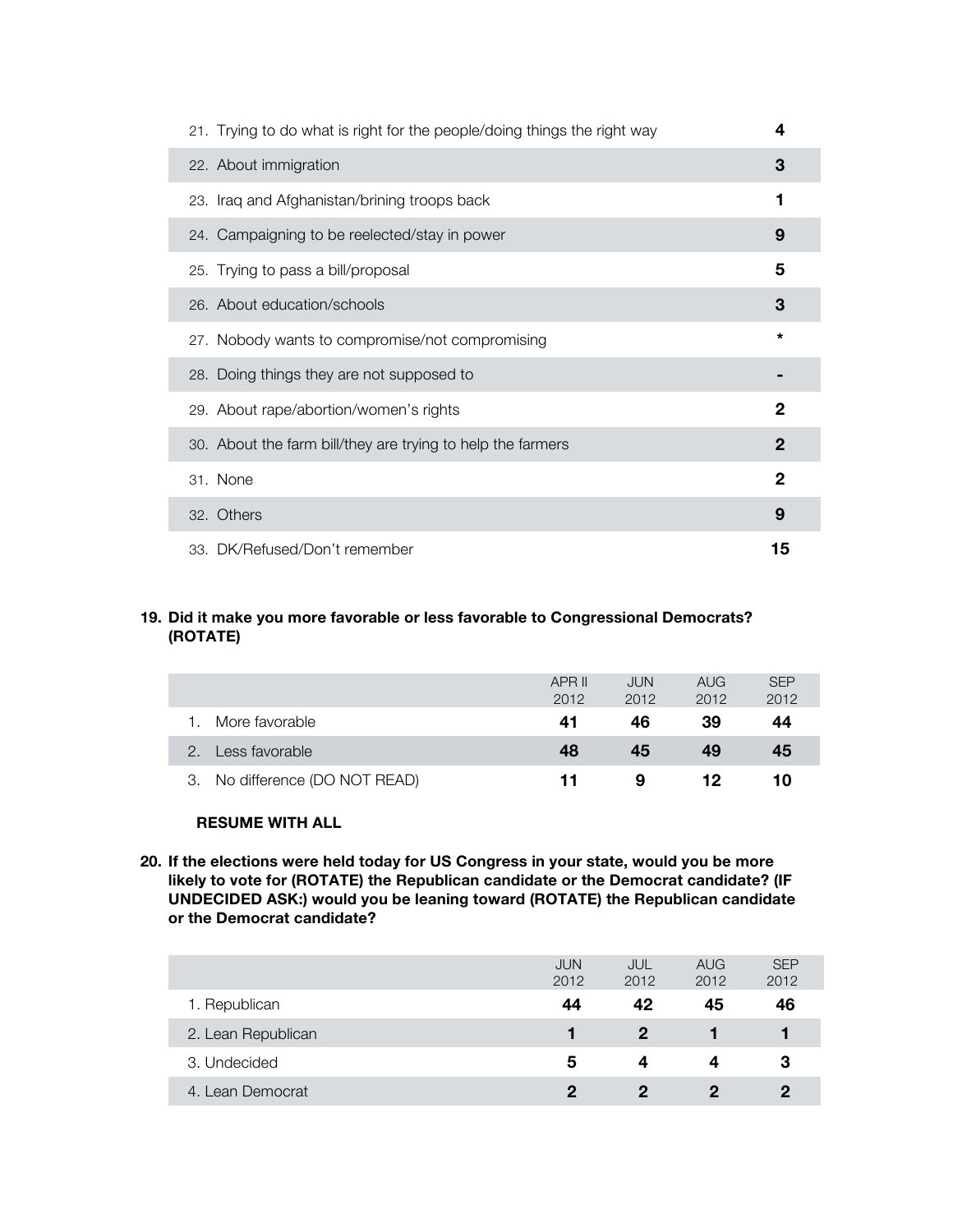| 5. Democrat                         | 45 | 47 | 45 | 46 |
|-------------------------------------|----|----|----|----|
| 6. Don't Know/Refused (DO NOT READ) | З  |    | З  |    |
| <b>TOTAL REPUBLICAN</b>             | 45 | 44 | 46 | 47 |
| TOTAL DEMOCRAT                      | 47 | 49 | 47 |    |

#### **21. Who is more focused on job creation and growing the economy? (ROTATE)**

|                                  | <b>JUN</b><br>2012 | JUL<br>2012 | AUG.<br>2012 | <b>SEP</b><br>2012 |
|----------------------------------|--------------------|-------------|--------------|--------------------|
| President Obama                  | 47                 | 48          | 45           | 48                 |
| Republicans in Congress          | 42                 | 42          | 46           | 45                 |
| Don't Know/Refused (DO NOT READ) | 11                 | 10          |              |                    |

#### **22. Which is causing more problems in the economy? (ROTATE)**

|                                         | SFP<br>2012 |
|-----------------------------------------|-------------|
| 1. The economic policies of the present | 45          |
| 2. The economic policies of the past    | 48          |
| 3. Don't Know/Refused (DO NOT READ)     | 6           |

## **23. In thinking about where things were four years ago, are you better off, worse off, or about the same as 4 years ago? (ROTATE)**

| Better off                          | 33 |
|-------------------------------------|----|
| 2. Worse off                        | 39 |
| 3. About the same                   | 27 |
| 4. Don't Know/Refused (DO NOT READ) |    |

## **24. Who do you agree with more? (ROTATE)**

|  | Democrats who say that we need to keep making progress on the<br>economy and that we cannot afford to go back to the failed policies of<br>the past that created the economic problems in the first place | 45 |  |
|--|-----------------------------------------------------------------------------------------------------------------------------------------------------------------------------------------------------------|----|--|
|  | 2. Republicans who say we need to bring the jobs home                                                                                                                                                     | 51 |  |
|  | 3. Don't Know/Refused (DO NOT READ)                                                                                                                                                                       | ◢  |  |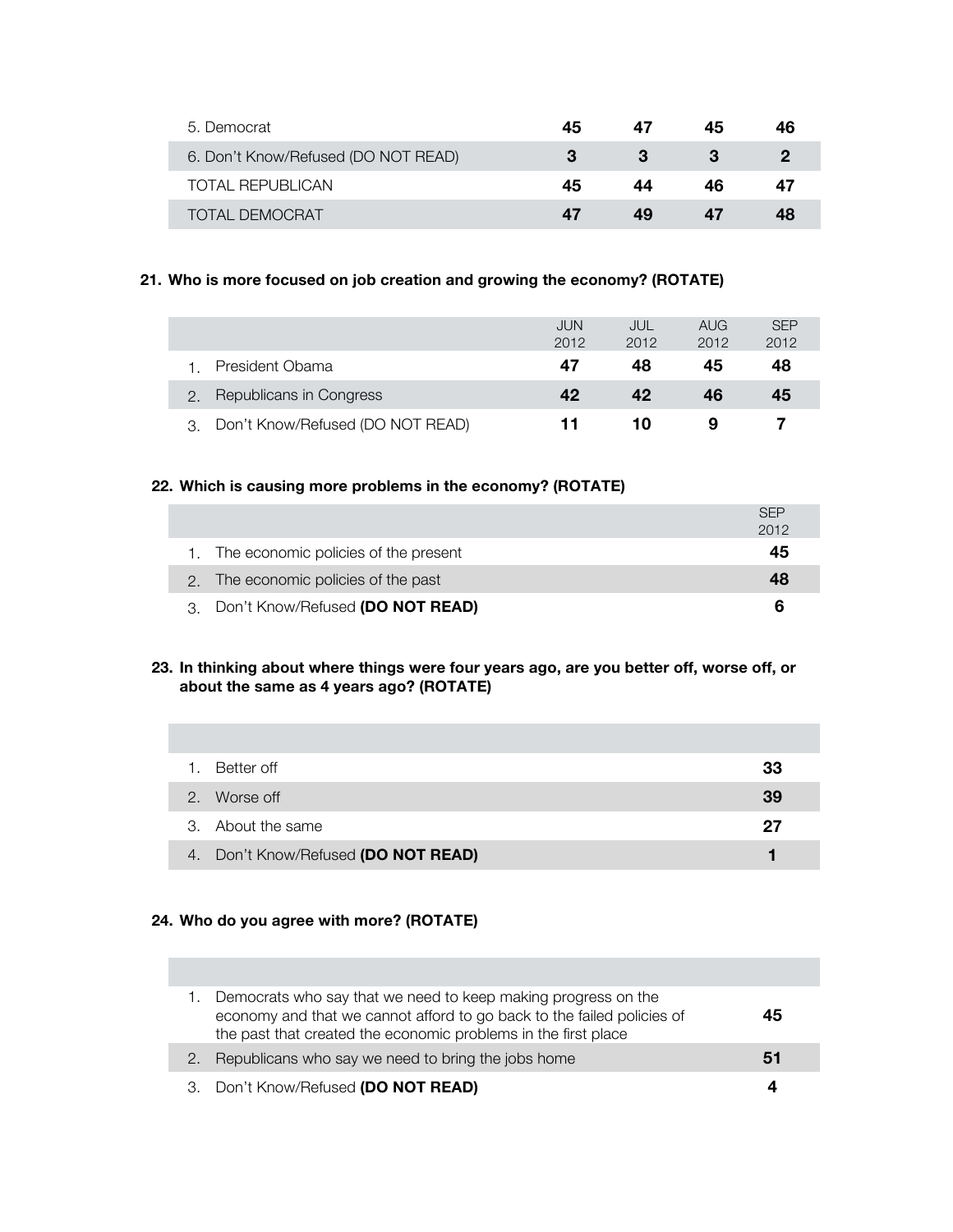**25. Which is the more important question in deciding for whom to vote? (ROTATE)** 

| 1. Whether you were better off than you were four years ago | 18 |
|-------------------------------------------------------------|----|
| 2. Whether you believe things will get better in the future | 77 |
| 3. Don't Know/Refused (DO NOT READ)                         | 6  |

# ROTATE Q26-27

# **26. Who do you agree with more? (ROTATE)**

|    | Democrats who say that we need to keep making progress on the<br>economy by helping US manufacturers, stop rewarding businesses that<br>ship jobs overseas, and reforming the tax code so millionaires will pay<br>their fair share. We cannot afford to go back to the failed policies of the<br>past that created the economic problems in the first place. |    |
|----|---------------------------------------------------------------------------------------------------------------------------------------------------------------------------------------------------------------------------------------------------------------------------------------------------------------------------------------------------------------|----|
| 2. | Republicans who say we need to bring the jobs home by reforming the<br>tax code to fuel economic growth, stop regulations that make it harder<br>for small businesses to hire, create jobs by investing in energy to expand<br>domestic production, and reduce the national debt.                                                                             | 49 |
|    | 3. Don't Know/Refused (DO NOT READ)                                                                                                                                                                                                                                                                                                                           |    |

# **27. Who do you agree with more? (ROTATE)**

|    | Democrats who say that we need to rebuild the economy on a strong<br>foundation by helping US manufacturers, stop rewarding businesses that<br>ship jobs overseas, reform the tax code so millionaires will pay their fair<br>share, and invest in education, innovation and infrastructure for the 21 <sup>st</sup><br>century. We cannot afford to go back to the failed policies of the past<br>that created the economic problems in the first place. | 48 |
|----|-----------------------------------------------------------------------------------------------------------------------------------------------------------------------------------------------------------------------------------------------------------------------------------------------------------------------------------------------------------------------------------------------------------------------------------------------------------|----|
| 2. | Republicans who say we need to bring the jobs home by reforming the<br>tax code to fuel economic growth, stop regulations that make it harder<br>for small businesses to hire, create jobs by investing in energy to expand<br>domestic production, and reduce the national debt.                                                                                                                                                                         | 48 |
|    | 3. Don't Know/Refused (DO NOT READ)                                                                                                                                                                                                                                                                                                                                                                                                                       |    |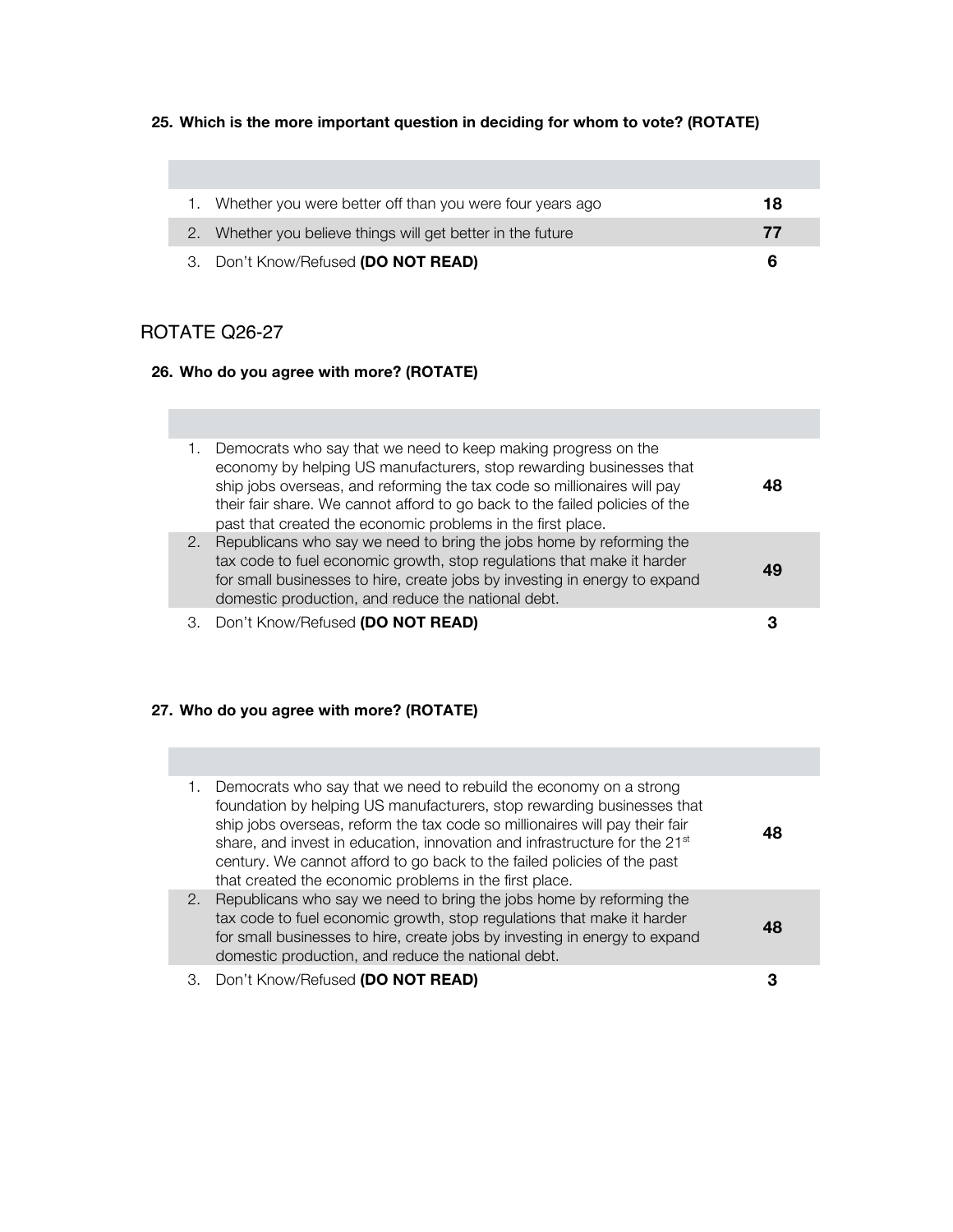Now just a few demographic questions for statistical purposes only—

## **28. What are the two main sources of your news about national issues such as politics, Iraq, the economy, education, and health care? (DO NOT READ – ALLOW THEM TO VOLUNTEER A RESPONSE AND CODE AS FOLLOWS)**

| 1. | <b>ABC News</b>                                                                                        | 5              |
|----|--------------------------------------------------------------------------------------------------------|----------------|
| 2. | <b>NBC News</b>                                                                                        | 7              |
| З. | <b>CBS News</b>                                                                                        | 5              |
| 4. | Local TV news                                                                                          | 26             |
| 5. | <b>CNN News</b>                                                                                        | 18             |
| 6. | MSNBC/CNBC News                                                                                        | 6              |
| 7. | Fox News                                                                                               | 20             |
| 8. | CSpan                                                                                                  | 1              |
| 9. | Daily newspaper                                                                                        | 24             |
|    | 10. News magazines such as Time, US News, and Newsweek                                                 | 4              |
|    | 11. Opinion magazines like The Weekly Standard                                                         |                |
|    | 12. Websites of news organizations such as cnn.com,<br>msnbc.com, nytimes.com, and TV station websites | 14             |
|    | 13. News Pages of Internet Service Providers such as Yahoo<br>News and MSN News                        | 11             |
|    | 14. Opinion websites like Drudge Report or slate.com                                                   | $\overline{2}$ |
|    | 15. National Public Radio                                                                              | 7              |
|    | 16. Religious radio shows                                                                              |                |
|    | 17. Talk radio like Rush Limbaugh                                                                      | 3              |
|    | 18. General radio news station                                                                         | $\overline{2}$ |
|    | 19. Public television shows like McNeil Lehrer                                                         | 1              |
|    | 20. Comedy shows like the Daily Show with Jon Stewart                                                  |                |
|    | 21. Late night TV shows like Jay Leno                                                                  | 1              |
|    | 22. Morning TV shows like Today, Good Morning America                                                  | 1              |
|    | 23. Political talk shows on cable, such as MSNBC's Hardball                                            |                |
|    | 24. Sunday News Shows such as NBC's Meet the Press and<br><b>ABC's This Week</b>                       |                |
|    | 25. Other                                                                                              | 18             |
|    | 26. Don't Know/Refused (DO NOT READ)                                                                   | 6              |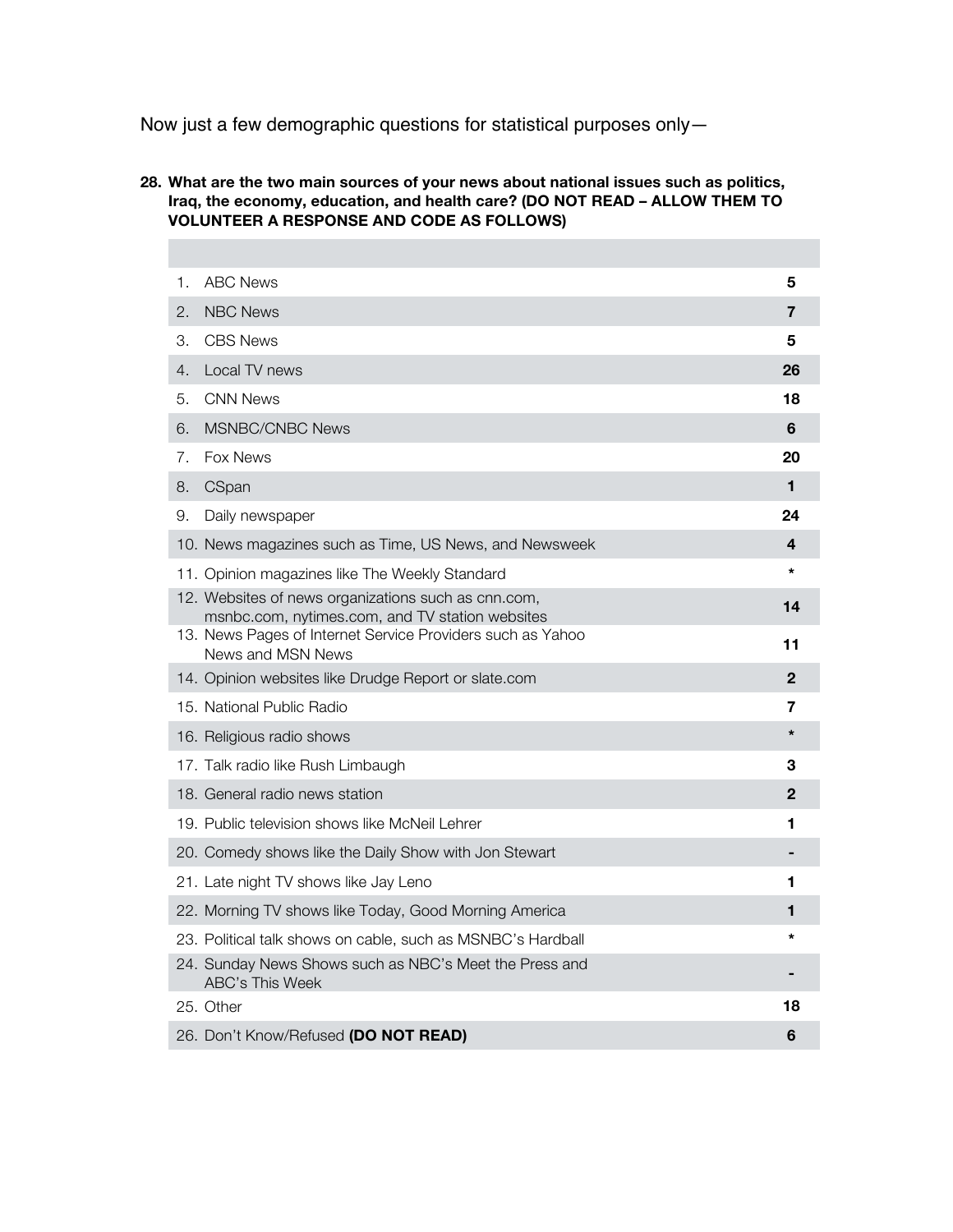#### **29. In what year were you born?**

| 1. 18-34    | 20 |
|-------------|----|
| 2. 35-44    | 25 |
| $3.45 - 54$ | 19 |
| 4. 55-64    | 19 |
| $5. 65+$    | 16 |

### **30. Generally speaking, do you consider yourself (ROTATE) a Republican, a Democrat, an Independent, or something else?**

| 1. | Republican                          | 35 |
|----|-------------------------------------|----|
| 2. | Democrat                            | 37 |
| 3. | Independent                         | 26 |
| 4. | Other                               |    |
|    | 5. Don't Know/Refused (DO NOT READ) |    |

## **31. If you had to classify yourself, would you say you are (ROTATE) liberal, moderate, or conservative in your political beliefs?**

| 1. Liberal (GO TO Q34A)                         | 20 |
|-------------------------------------------------|----|
| 2. Moderate (GO TO Q35)                         | 41 |
| 3. Conservative (GO TO Q34A)                    | 38 |
| 4. Don't Know/Refused (DO NOT READ - GO TO Q35) |    |

## Q31a among liberals and conservatives in Q31 only

#### **31A. Would that be very (LIBERAL/CONSERVATIVE) or somewhat (LIBERAL/CONSERVATIVE)?**

|    | Very liberal                     |    |
|----|----------------------------------|----|
|    | 2. Somewhat liberal              | 22 |
| 3. | Very conservative                | 31 |
|    | 4. Somewhat conservative         | 33 |
| 5. | Don't Know/Refused (DO NOT READ) |    |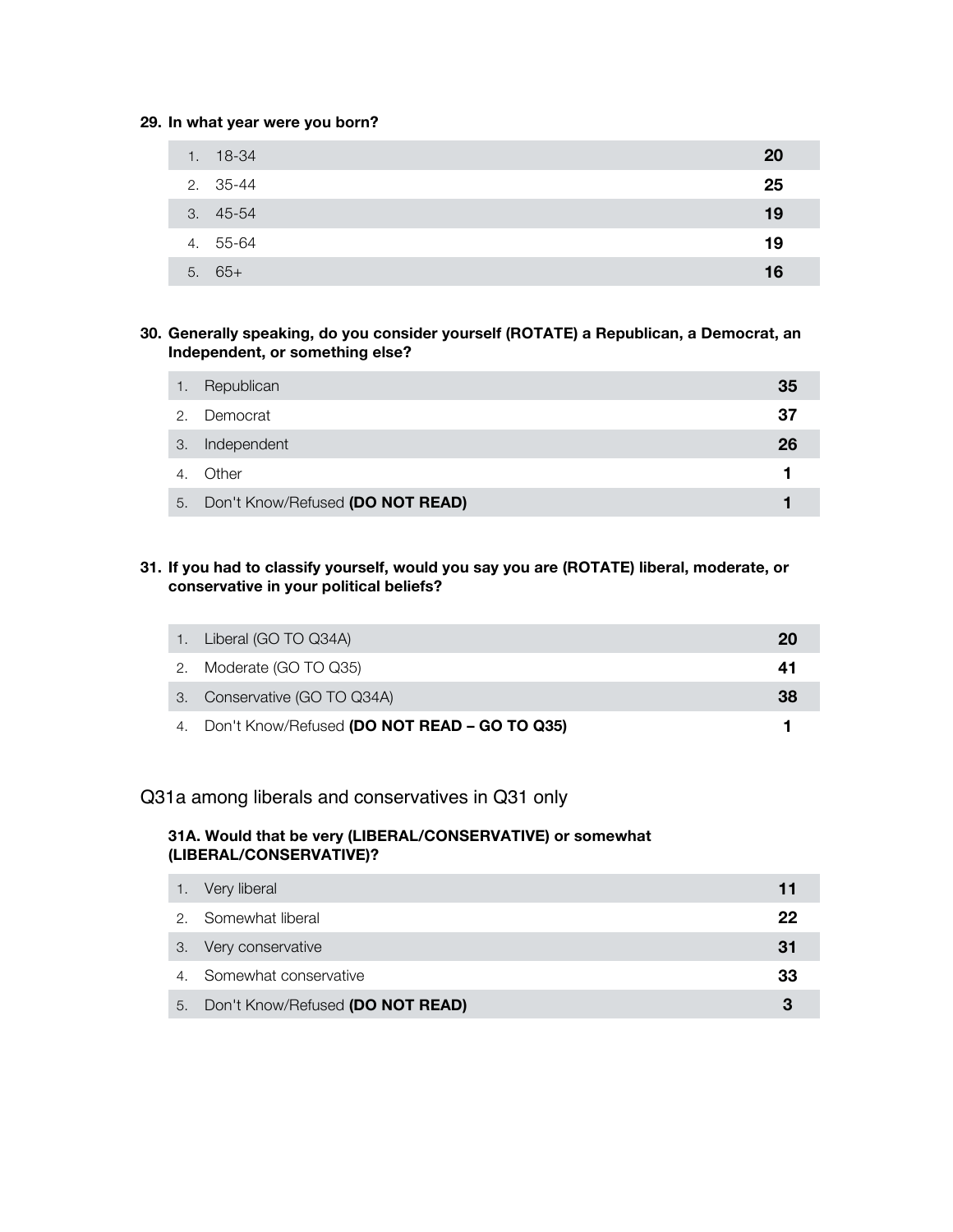## **RESUME WITH ALL**

## **32. Are there children in your household under the age of 18 years old?**

| 1. Yes                              |    |
|-------------------------------------|----|
| 2. No                               | 64 |
| 3. Don't Know/Refused (DO NOT READ) |    |

## **33. What is your current marital status?**

| 71. Z | Single, never married            | 23 |
|-------|----------------------------------|----|
| 2.    | Married                          | 58 |
| 3.    | Separated                        |    |
|       | 4. Divorced                      | 10 |
| 5.    | Widowed                          | 5  |
| 6.    | Don't Know/Refused (DO NOT READ) |    |

#### **34. What is the annual income of your household before taxes? Is it…**

| $1_{\cdot}$ | Less than 15K                    | 8  |
|-------------|----------------------------------|----|
| 2.          | 15K-30K                          | 12 |
| 3.          | 30K-50K                          | 14 |
| 4.          | 50K-75K                          | 19 |
|             | 5. 75K-100K                      | 12 |
| 6.          | Over 100K                        | 19 |
| 7.          | Don't Know/Refused (DO NOT READ) | 15 |

## **35. What is your religion?**

| 1.                    | Evangelical/Fundamentalist Protestant | 12 |
|-----------------------|---------------------------------------|----|
| 2.                    | Mainline Protestant                   | 11 |
| 3.                    | Catholic                              | 24 |
| $\mathcal{A}_{\cdot}$ | Jewish                                | 2  |
| 5.                    | Mormon                                | 3  |
| 6.                    | Atheist/Agnostic                      | 6  |
| 7.                    | Other                                 | 33 |
| 8.                    | Don't Know/Refused (DO NOT READ)      | 10 |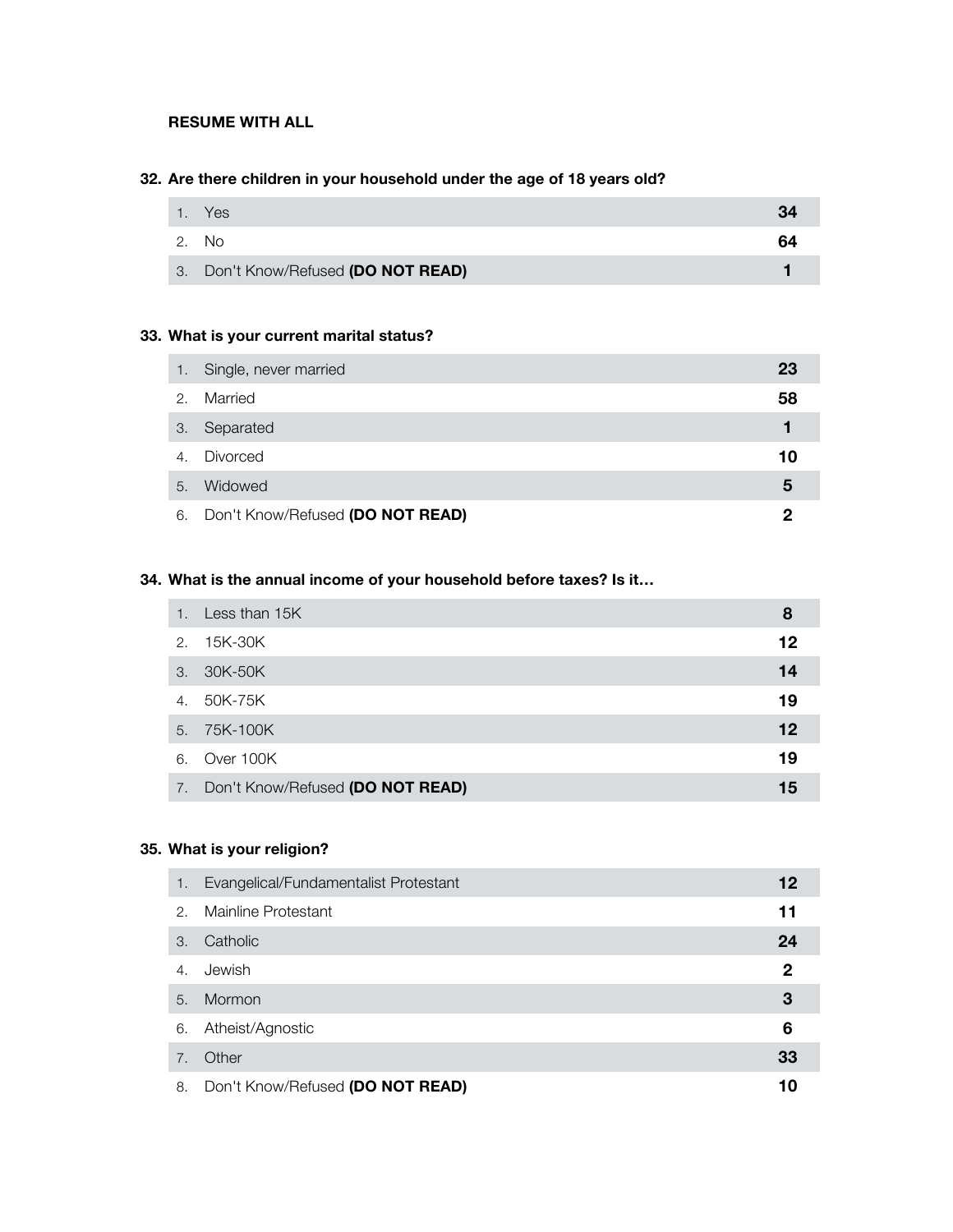#### **36. What is your race?**

| $\mathbf{1}$ .  | Hispanic                         | 8  |
|-----------------|----------------------------------|----|
| 2.              | African-American                 | 12 |
| 3.              | Asian                            |    |
| $\mathcal{A}$ . | White                            | 76 |
| 5.              | Other                            | 2  |
| 6.              | Don't Know/Refused (DO NOT READ) |    |

#### **37. Do you consider yourself a part of the tea party movement?**

| 1. Yes | 13 |
|--------|----|
| 2. No  | 82 |

**38. If the elections were held today for President and the candidates are Mitt Romney as the Republican nominee and Barack Obama as the Democrat nominee, would you be more likely to vote for (ROTATE) Mitt Romney - the Republican candidate, or Barack Obama – the Democrat candidate? (IF UNDECIDED ASK) would you be leaning toward Mitt Romney – the Republican candidate, or Barack Obama – the Democrat candidate?**

|    |                                            | <b>JUN</b><br>2012 | JUL<br>2012  | AUG<br>2012         | <b>SEP</b><br>2012 |
|----|--------------------------------------------|--------------------|--------------|---------------------|--------------------|
| 1. | Romney                                     | 42                 | 42           | 45                  | 45                 |
| 2. | Lean Romney                                | $\mathbf 2$        | $\mathbf{2}$ | 1                   | 1                  |
| 3. | Undecided                                  | 5                  | 3            | $\mathbf{2}$        | $\mathbf{2}$       |
| 4. | Lean Obama                                 | $\mathbf 2$        | $\mathbf{2}$ | 1                   | 1                  |
| 5. | Obama                                      | 44                 | 47           | 48                  | 46                 |
| 6. | Don't Know/Refused (DO NOT<br><b>READ)</b> | 5                  | 5            | $\overline{\bf{4}}$ | $\boldsymbol{4}$   |
|    | <b>TOTAL ROMNEY</b>                        | 44                 | 44           | 46                  | 46                 |
|    | <b>TOTAL OBAMA</b>                         | 46                 | 48           | 48                  | 48                 |